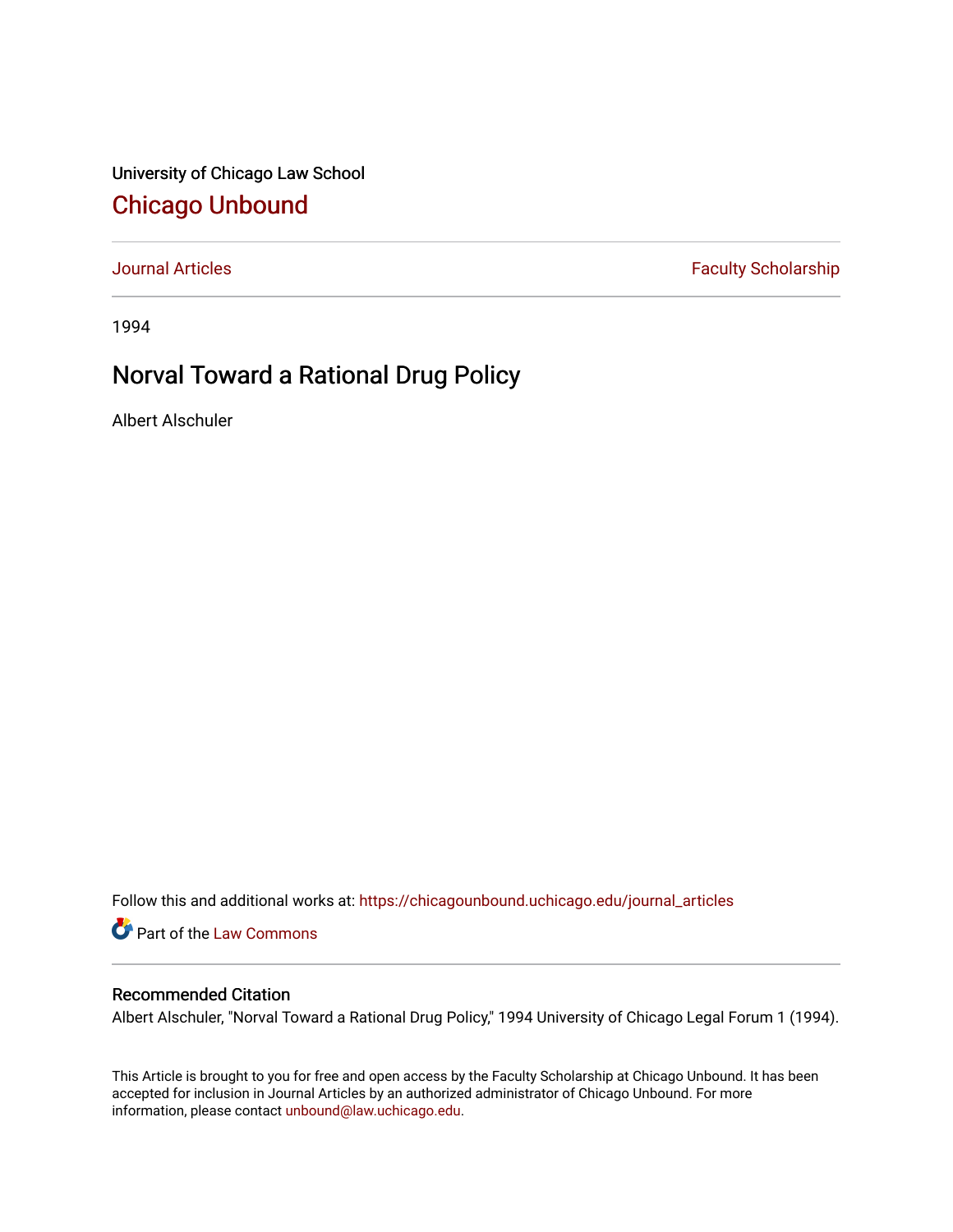# **The University of Chicago LEGAL FORUM** VOLUME 1994

## ARTICLES

## Norval

### *Albert W. Alschulert*

**A** description of Norval Morris's adventures reads like an Australian edition of *Ripley's Believe It or Not.* You might have spotted Morris in an exploit or two — perhaps piloting a small aircraft (his landings produce a marvelous rush of adrenaline in a passenger); discussing casting with a filmmaker seeking to produce a picture improbably titled *The Brothel Boy;* fighting World War II in the Pacific as a member of the Australian armed forces; purchasing and publishing a weekly newspaper in Castine, Maine, so that he could have an outlet for subversive editorials; competing more fiercely at tennis than a gentleman should; writing the first work of new fiction ever published **by** the Oxford University Press; playing chess **by** mail with people around the world; managing a police department, a prison, a mental hospital, and a law school or two-all of them operated on the same principles;<sup>1</sup> prompting a luggage alert by a drug-detecting dog;<sup>2</sup> appearing in court as a barrister in Victoria or a special master in the Northern District of Illinois; facing accusations of fraud for passing off a counterfeit manuscript as George Orwell's; teaching

t Wilson-Dickinson Professor of Law and Arnold and Frieda Shure Scholar, The University of Chicago.

**<sup>&#</sup>x27;** See Norval Morris, *Law Schools and Other Reformatories,* **6** Dalhousie L **J 213 (1980).**

**<sup>&#</sup>x27;** He says that he wasn't carrying anything at the time and that the customs people never found it.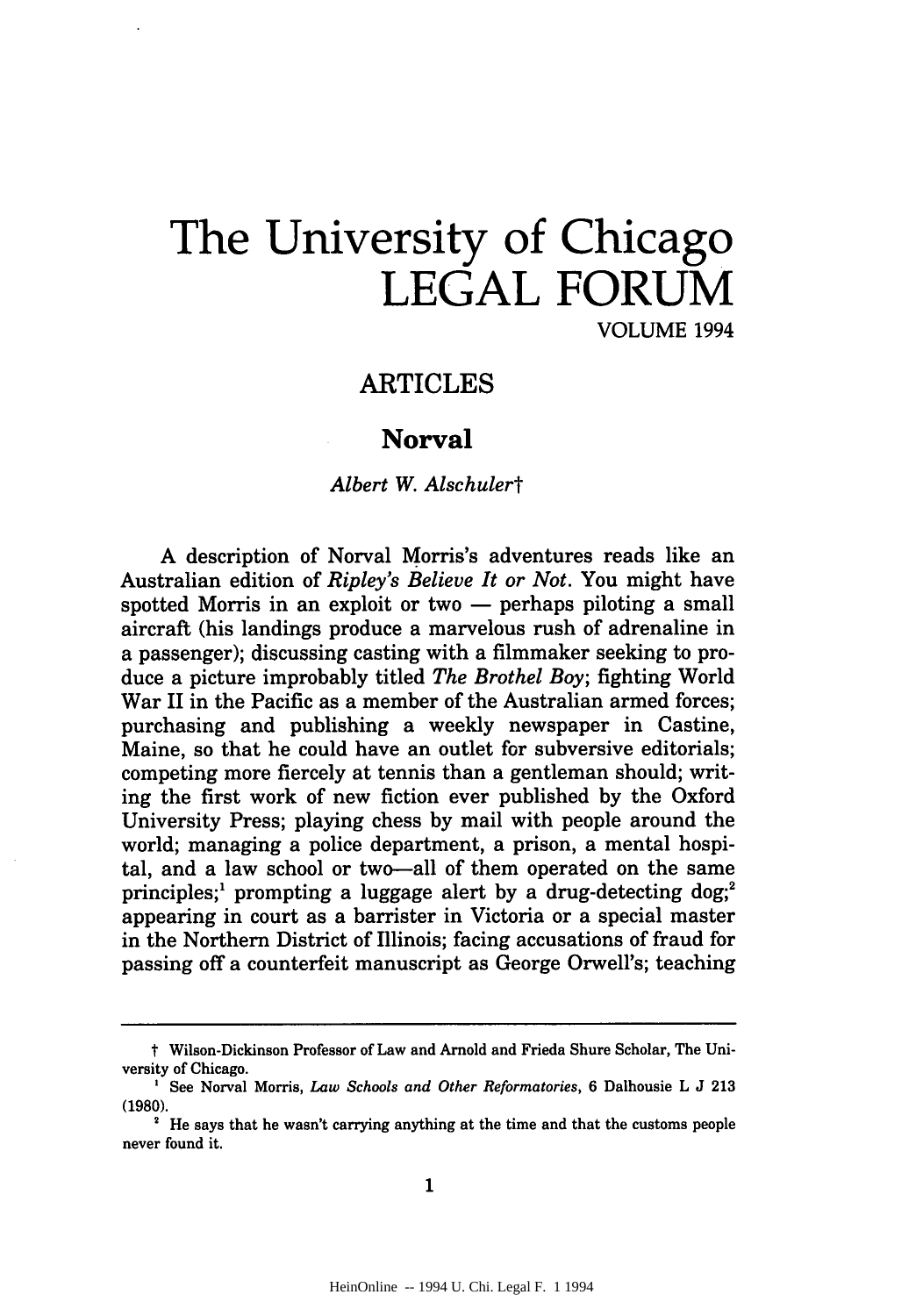a seminar on law to inmates of the Stateville Penitentiary; coteaching a seminar in the Rockies with a Supreme Court Justice;<sup>3</sup> discovering after being tapped for high office by President Carter that the ever-alert National Rifle Association possessed sufficient influence to keep him where he belonged (and where he always will belong-at the University of Chicago); or, at almost the age of mandatory retirement, leading three rugged young men on bicycle journeys through Europe at a relentless pace. This scapegrace has spent many days and nights in prison (he claims that the inmates open up to him more when he sleeps over), and he alone among the members of the University of Chicago Law School faculty has been awarded the Japanese Order of the Sacred Treasure, Third Class.

Morris, like Indiana Jones, is primarily an academic. From Chicago to Cape Town to Calcutta, many people are convinced that he is the world's preeminent criminal justice scholar. He has been a member of the University of Chicago Law School faculty for thirty years, and he has also at various times held academic posts at the London School of Economics, New York University, Harvard University, and the universities of Adelaide, Colorado, Melbourne, and Utah. He was founding director of the United Nations Institute for the Prevention of Crime and Treatment of Offenders. He has served as a law school dean on two continents (at the University of Adelaide in South Australia from 1958 to 1961, and at the University of Chicago from 1975 through 1979). Neither was the continent where he obtained his advanced degree (a Ph.D. in Law and Criminology from the London School of Economics).4

The man is a master of the podium and the page. Beware, for he *charms* you. No sensible speaker ever knowingly follows him on a program. This praelector beguiles partly with humor. For example, in a recent address in Blackpool, he was too polite to accuse Great Britain's Home Secretary, Michael Howard, of bending crime statistics to Howard's own repressive ends. Before ending his speech, however, he claimed that Howard had taken as his lodestar "commonsense unguided by knowledge" and that the Home Secretary "must have been born before his illustrious

**<sup>&#</sup>x27;** Harry **A.** Blackmun and Morris have taught a seminar on Justice and Society at the Aspen Institute every summer for the last sixteen years, and they plan to keep doing **it.**

I exclude from consideration four other doctoral degrees, honorary ones, awarded **by** Villanova University, Oklahoma City University, the William Mitchell College of Law, and the John Jay College of Criminal Justice of the City University of New York.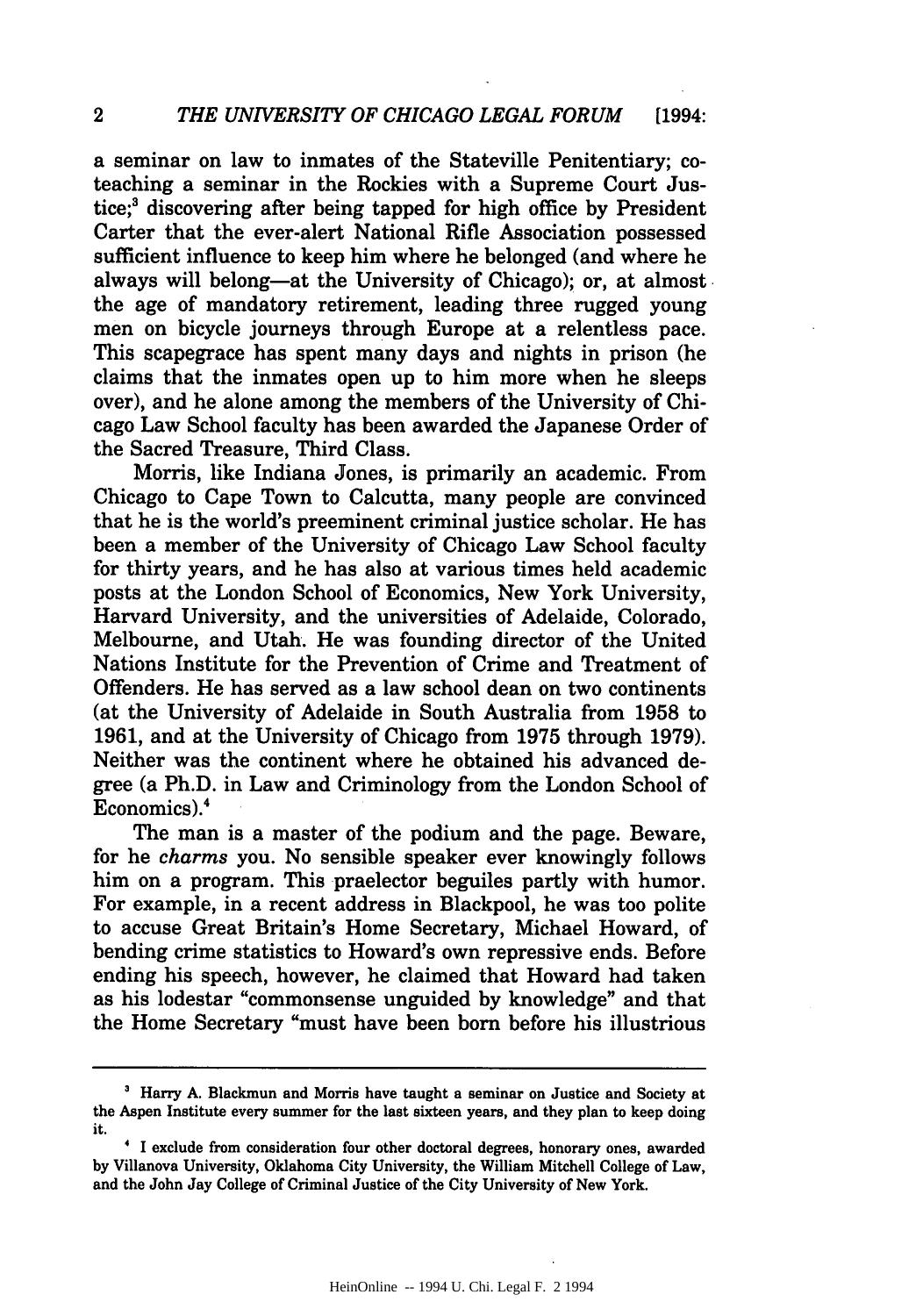$\mathbf{a}$ 

forbear, [the eighteenth-century penal reformer] John Howard." Morris has captivated hundreds of audiences and thousands of listeners. Despite his unfailing success, however, he is nervous before every public appearance. Experienced law enforcement officers recognize this phenomenon as a sign of guilty knowledge.

In 1982, Morris created a new art form, the law review thriller. Long before storytelling became fashionable in the academy, he recounted tales of a magistrate in colonial Burma named Blair. Morris's own service in the 1950s as Chairman of the Commission of Inquiry on Capital Punishment in Ceylon may have enabled him to invest his tales with a certain veraswamilitude; the tales provide engaging, down-to-earth, and often moving examinations of the most troubling ethical and legal issues of our time. Although commentary describing the relevant legal, empirical, and philosophic literature accompanies Morris's stories, this commentary cannot remedy the tales' obvious deficiency: purportedly the work of a scholar, they contain no footnotes whatsoev $er.<sup>5</sup>$ 

To be sure, Morris has written some conventionally footnoted books and articles. A list of the titles of his scholarly publications runs eighteen single-spaced pages and, apart from a dozen books, includes slightly more than two hundred papers. This slim product has been remarkably influential. For example, Morris's 1974 Cooley Lectures at the University of Michigan offered a rare scholarly vision of prison reform and described how an ideal prison for serious offenders might be structured.<sup>6</sup> The proposal seemed harmless enough at the time, just the usual professor's pie-in-the-sky palaver. Morris's model, however, was implemented almost instantly. The Federal Bureau of Prisons followed his blueprint in constructing, staffing, and devising programs for its new penitentiary at Butner, North Carolina, and later at other prisons. As a result, countless malefactors have been subject to humane conditions of confinement. The "Butner model" appears to be one of the truly rare success stories in the annals of criminology.

When one of Morris's books called for abolition of the special defense of insanity,7 its publication marked the end of *800 years* of expansion of the insanity defense and the commencement of a period of judicial and legislative restriction. Although Morris's

<sup>&</sup>lt;sup>5</sup> Unlike, say, this paper.

<sup>6</sup> Norval Morris, *The Future of Imprisonment* (University of Chicago Press, 1974).

Norval Morris, *Madness and the Criminal Law* (University of Chicago Press, **1982).**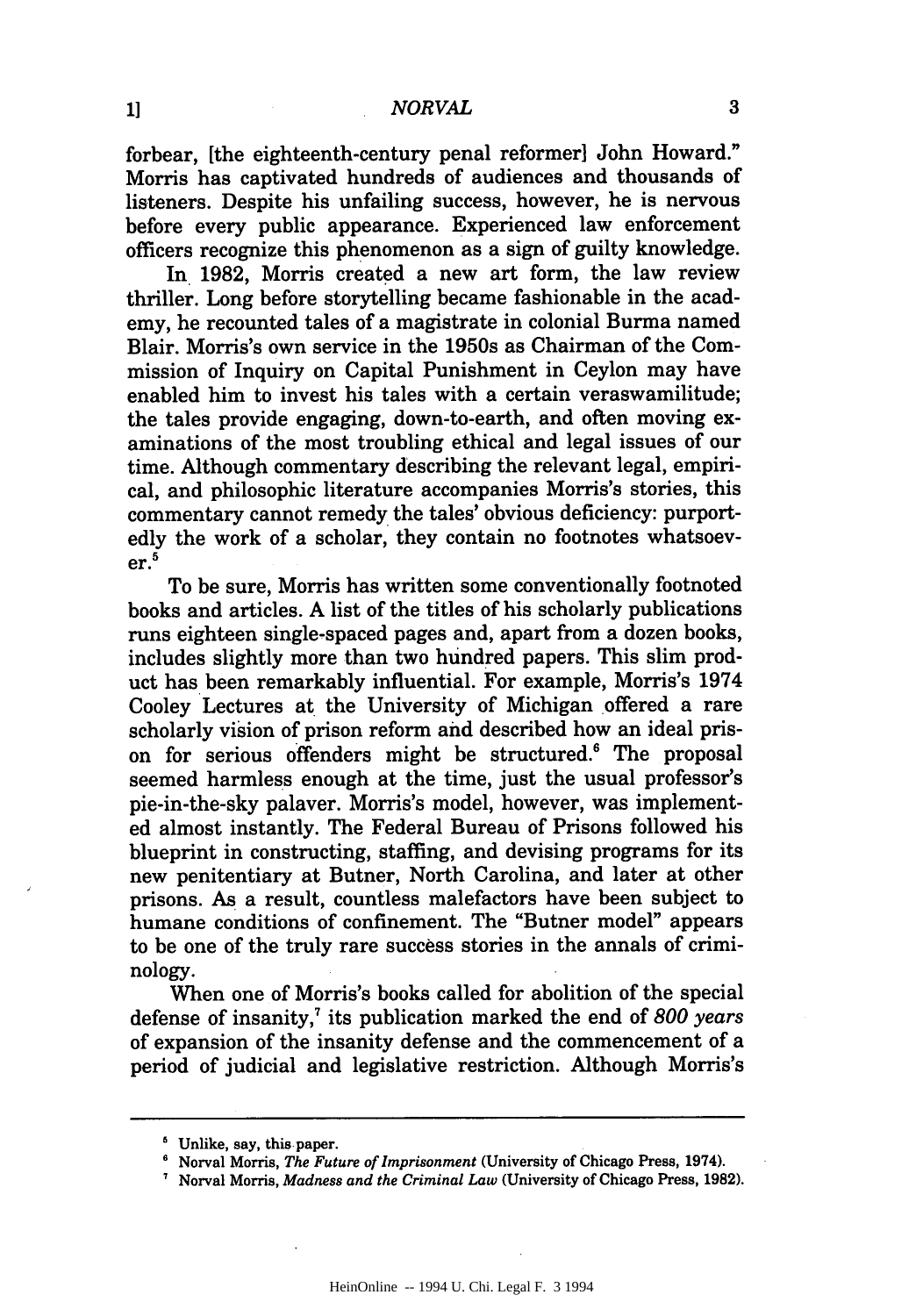scholarship was often cited (and mis-cited) by opponents of the defense, his work influenced the course of the law no more than some shots fired by John Hinckley, whose acquittal on grounds of insanity came shortly after Morris's scholarly criticism.

Perhaps the most cited scholarly work in criminal justice today is a book that Morris published with Michael Tonry in 1990, *Between Prison and Probation: Intermediate Punishments in a Rational Sentencing System.8* With prison populations doubling each decade-without producing any observable effect on crime rates-everyone seems to be invoking the wisdom of Morris and his colleague.

On the largest of criminal justice issues, however, Morris's work remains unfashionable. He contends that keeping one and one-quarter million Americans behind bars every day, creating more capital crimes, and waging a fourteen-billion-dollar-per-year drug war is a formula for producing vast human misery while curing nothing. Morris recently quoted a European on the lesson that Americans draw from their drug wars: "When all the king's horses and all the king's men cannot put Humpty Dumpty together again, *by God we need more horses and men!"* To be even modestly successful, a war on crime must begin to address the conditions of despair and hopelessness that, for many, make drug use, drug dealing, and other crime the least awful option and the only apparent escape.

There appears to be no present danger that Americans will endorse this message or act on it. Indeed, the proportion of the electorate receptive to Morris's position appears to have diminished during the decades that he has championed it. Capable though the man is on the podium, he is evidently no match for Senator Phil Gramm.

Morris's writings emphasize the value of the factual, and this theme of his scholarship has dominated his institution-building. Unwilling to credit intuitions, he believes in measuring and evaluating everything and in funding the work of empirical social scientists. During his ten years as founding director of the University of Chicago Center for Studies in Criminal Justice, he goaded, prodded, planned, wheedled, consulted, taught, begged, and criticized. Under his leadership, the Center generated information of lasting importance about guns, homicide, juvenile justice, deterrence, incapacitation, family violence, jury instructions,

**<sup>&#</sup>x27;** Norval Morris and Michael Tonry, *Between Prison and Probation: Intermediate Punishments in a Rational Sentencing System* (Oxford University Press, 1990).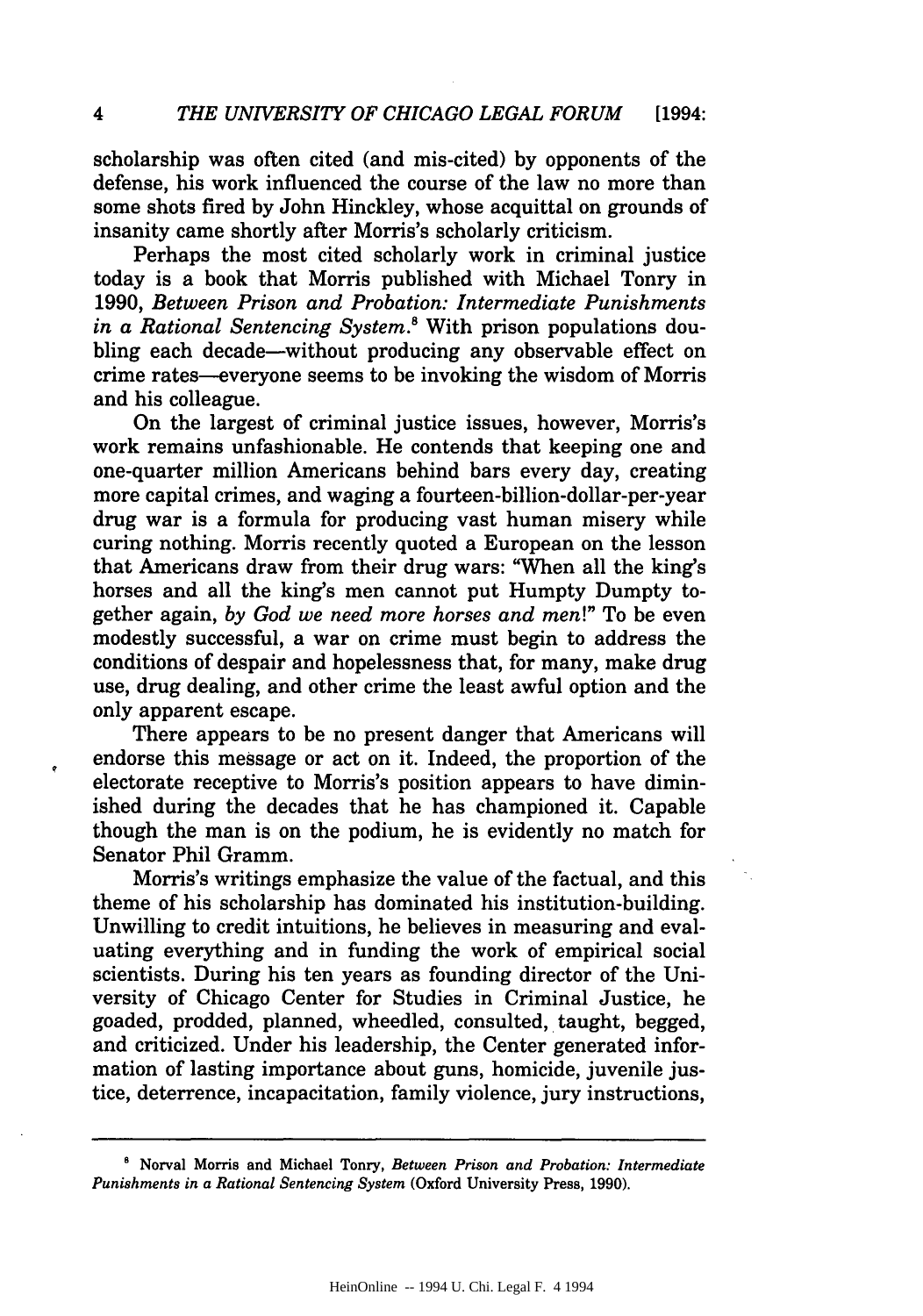#### *NORVAL*

plea bargaining, policing, jail conditions, delay in court, and other inadequately studied topics in criminal justice. Furthermore, as founding editor (with Michael Tonry) of *Crime and Justice: An Annual Review of Research,9* he presented each year eight to ten papers assessing the state of empirical knowledge on a plethora of subjects as diverse as hypnosis, polygraphs, youth gangs, day fines, neuropsychology, school violence, gender and crime, and the prediction of dangerousness.

Morris has not acted alone. His documented co-conspirators include Gordon Hawkins-insightful, witty, cheerful, gentlemanly, and mild-mannered, at least by day. Morris and Hawkins coauthored a number of significant works, most notably *The Honest Politician's Guide to Crime Control.*<sup>10</sup> This engaging book was written at a time when its title was not clearly an oxymoron. The decade was the 1960s, and the authors optimistically presented a cure for crime in fifty-two "ukases."

Morris's inner circle also included the late Hans Mattick, who began as a juvenile thief, then in succession became a hobo, a master sergeant, a jail warden, and ultimately sank to the position of co-director of the Center for Studies in Criminal Justice. This great, kind bear of a man ensured that the Center's work was never far removed from the gritty realities of the street, the courtroom, and the jail.

Frank Zimring was the first of many intellectual protégés whom Morris groomed for careers as criminal justice scholars. Zimring-too brilliant for his own good or for anyone else to understand his jokes-is intense, a gambler, a generator of at least two breathtaking studies per month, and as caring, loyal, and supportive a friend as Morris (or I) has ever had. Other protégés prepped by Morris at the University of Chicago and utterly devoted to him include Jim Jacobs (now at the New York University Law School), Dick Frase (at the University of Minnesota Law School), Wayne Kerstetter (at the Criminal Justice Department of the University of Illinois at Chicago), Bill Geller (at the Police Executive Research Forum), and Marc Miller (at the Emory University Law School).

Norval Morris and Michael Tonry, eds, *Crime and Justice: An Annual Review of Research* (University of Chicago Press, **1979** to present). Michael Tonry continues **to** edit this journal.

**<sup>&#</sup>x27;0** Norval Morris and Gordon Hawkins, *The Honest Politician's Guide to Crime Control* (University of Chicago Press, **1970).**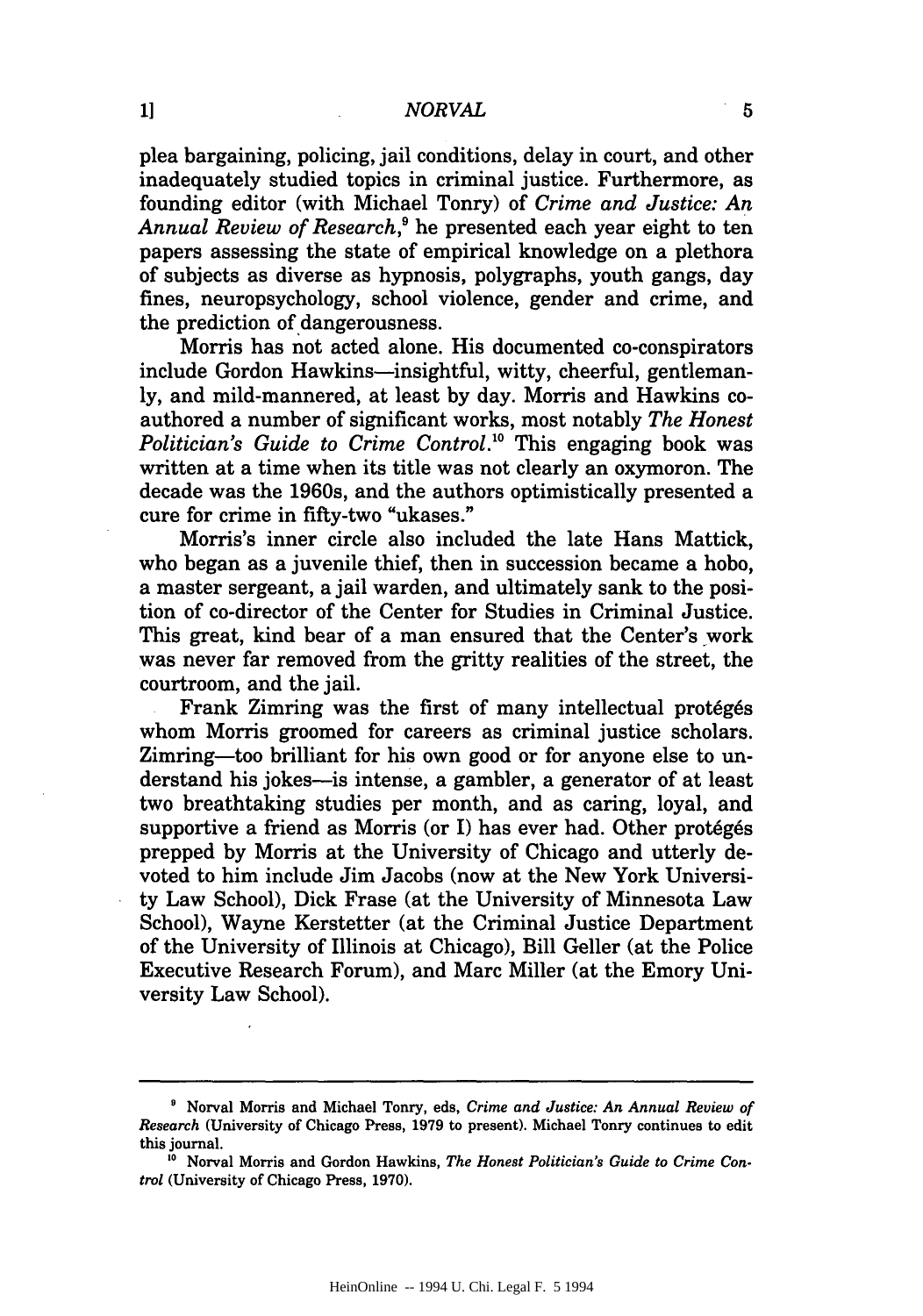#### *6 THE UNIVERSITY OF CHICAGO LEGAL FORUM* [1994:

Morris, moreover, does not deny that he gave me my first job at the University of Chicago, a research fellowship in the Center for Studies in Criminal Justice in 1967. Insofar as my career depends upon the abhorrent practice of plea bargaining, I owe it all to him. I have been constantly blessed by Morris's camaraderie, his support, his loyalty, his insight, and his usually gentle correction. Of course, fate sometimes rescues Morris from doubtful judgments. For example, President Reagan offered a cushy governmental sinecure to a fellow named Scalia whom Morris, as dean, had persuaded to join the law faculty. No one, however, has offered any such sinecure to me.

One other Norval Morris protégé has seen him through endless storms, conferences, spicy. foods, business ventures, government grants, and Lake Wobegon winters. Some years ago, Michael Tonry bid a farewell to the pressures of academic life in favor of the peace and repose of a small town in Maine. Some years later, possibly overwhelmed by the pressures of small-town Maine (a busy law practice, management of a major criminal justice research corporation, and an unending barrage of Norval projects), he yielded to his fate and accepted appointment as the Marvin Sonosky Professor at the University of Minnesota Law School. The continuing association of Morris and Tonry has enhanced our knowledge of crime and justice in many ways. Their collaboration surely ranks with that of George and Ira, Fred and Ginger, and perhaps even Bonnie and Clyde.

Finally, Morris's inner circle includes one phenomenally good-humored and certifiably sane person. Her name is Elaine, and I have no idea what she is doing in a wild story like this one. Always gracious, unfailingly upbeat, charming, tireless, and eternally patient (as of course she would have to be), she has cared for Morris, their three sons, and all of the aforementioned miscreants. I can explain it in only one way: she is in love with our adventurer, as he certainly is with her.

At the end of 1993, Norval Morris, Julius Kreeger Professor of Law and Criminology at the University of Chicago Law School, became Julius Kreeger Professor Emeritus. What the university did to him is now forbidden by law, and Morris apparently will be the last member of the University of Chicago Law School faculty to be ceremoniously (very ceremoniously) drummed from full-time service for the involuntary status offense of becoming  $70<sup>11</sup>$  Morris may be the best walking (and running) argument

Despite his formal mustering out, Morris will teach "Parables of the Law" in the fall of 1994.